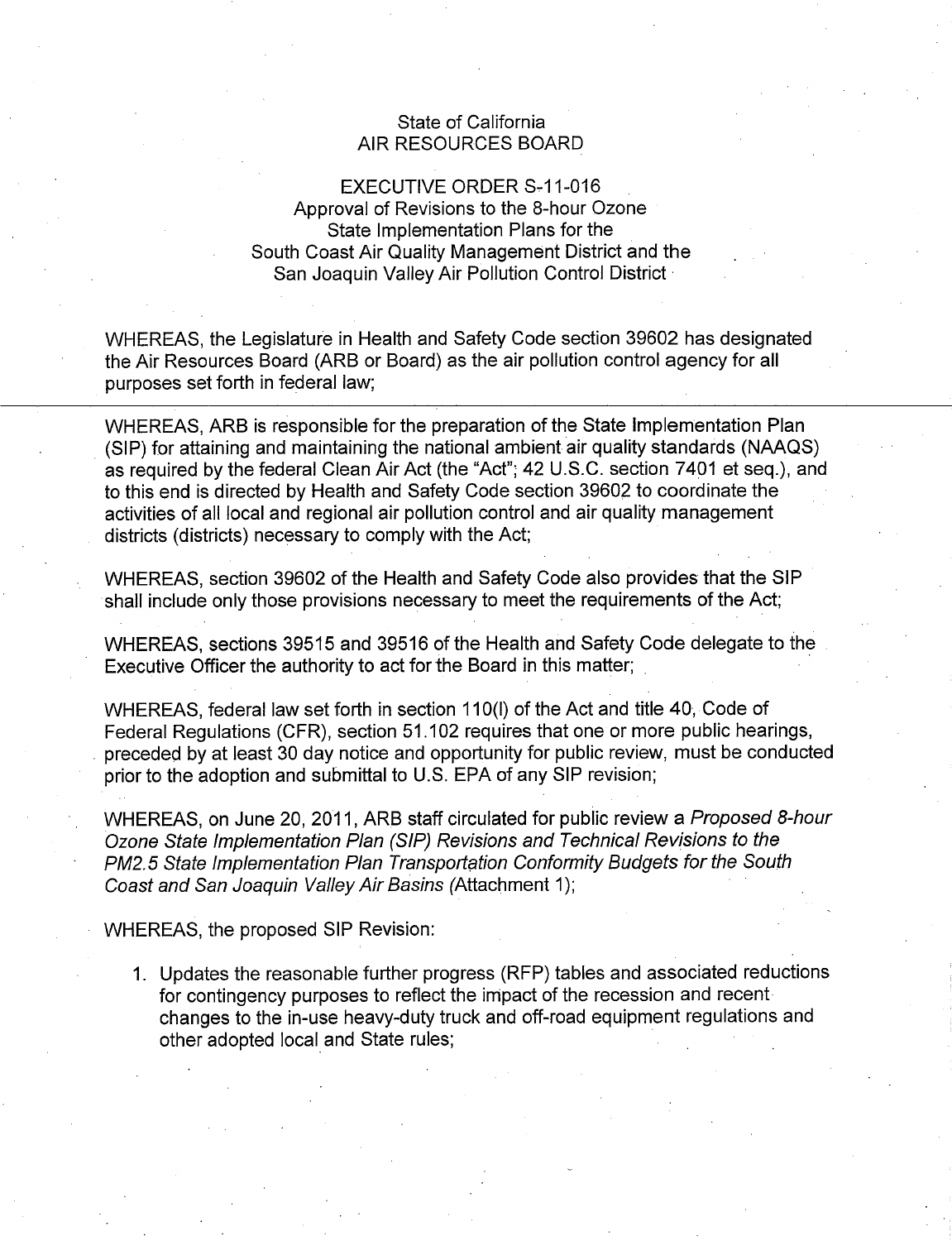- 2. Updates ARB's rulemaking calendar for agricultural equipment to be brought to 2. Updates ARB's rulemaking calendar for agricultural equipment to be brought to the Board for consideration in 2013; the Board for consideration in 2013;
- 3. Updates the transportation conformity budgets applicable to the ozone and 3. Updates the transportation conformity budgets applicable to the ozone and PM2.5 standards for the South Coast and San Joaquin Valley, consistent with PM2.5 standards for the South Coast and San Joaquin Valley, consistent with emission levels in the revised reasonable further progress tables; and emission levels in the revised reasonable further progress tables; and
- 4. Identifies actions for implementing advanced technology measures; 4. Identifies actions for implementing advanced technology measures;

WHEREAS, at a duly noticed public hearing on July 21, 2011, the Board approved WHEREAS, at a duly noticed public hearing on July 21, 2011, the Board approved Resolution 11-22 (Attachment 2 to this Executive Order), in which the Board initiated steps toward the final adoption of the proposed SIP revisions; steps toward the final adoption of the proposed SIP revisions;

WHEREAS, the California Environmental Quality Act (CEQA) requires that no project WHEREAS, the California Environmental Quality Act (CEQA) requires that no project which may have significant adverse environmental impacts may be adopted as which may have significant adverse environmental impacts may be adopted as originally proposed if feasible alternatives or mitigation measures are available to originally proposed if feasible alternatives or mitigation measures are available to reduce or eliminate such impacts, unless specific overriding considerations are identified which outweigh the potential adverse consequences of any unmitigated identified which outweigh the potential adverse consequences of any unmitigated ·impacts; · impacts;

WHEREAS, the Board directed the Executive Officer to evaluate any comments WHEREAS, the Board directed the Executive Officer to evaluate any comments received during the public comment period that raise significant environmental issues received during the public comment period that raise significant environmental issues (if any), and prepare and approve written responses as required by CEQA and ARB (if any), and prepare and approve written responses as required by CEQA and ARB regulations under its certified regulatory program (title 17, CCR, section 60007); regulations under its certified regulatory program (title 17, CCR, section 60007);

WHEREAS, no written and oral comments were received during the comment period for WHEREAS, no written and oral comments were received during the comment period for the proposed SIP revision that raised environmental issues;  $\hskip1cm \circ$ 

WHEREAS, the Board directed the Executive Officer to finalize approval of the WHEREAS, the Board directed the Executive Officer to finalize approval of the proposed 8-Hour Ozone State Implementation Plan Revisions and Technical Revisions proposed 8-Hour Ozone State Implementation Plan Revisions and Technical Revisions to the PM2.5 State Implementation Plan Transportation Conformity Budgets to the PM2.5 State Implementation Plan Transportation Conformity Budgets · for the South Coast and San Joaquin Valley Air Basins and submit the proposed SIP for the South Coast and San Joaquin Valley Air Basins and submit the proposed SIP revisions to U.S. EPA as a revision to California's 8-hour ozone state implementation revisions to U.S. EPA as a revision to California's 8-hour ozone state implementation plans for the South Coast and San Joaquin Valley Air Basins; plans for the South Coast and San Joaquin Valley Air Basins;

NOW, THEREFORE, IT IS ORDERED that the recitals and findings contained in NOW, THEREFORE, IT IS ORDERED that the recitals and findings contained in Resolution 11-22 are incorporated by reference herein. Resolution 11-22 are incorporated by reference herein.

IT IS FURTHER ORDERED that the proposed 8-Hour Ozone State Implementation IT IS FURTHER ORDERED that the proposed 8-Hour Ozone State Implementation Plan Revisions and Technical Revisions to the PM2.5 State Implementation Plan Plan Revisions and Technical Revisions to the PM2.5 State Implementation Plan Transportation Conformity Budgets for the South Coast and San Joaquin Valley Air Transportation Conformity Budgets for the South Coast and San Joaquin Valley Air Basins, as set forth in Attachment 1 hereto, is hereby adopted.  $\Box$ 

IT IS FURTHER ORDERED that the proposed 8-Hour Ozone State Implementation IT IS FURTHER ORDERED that the proposed 8-Hour Ozone State Implementation Plan Revisions and Technical Revisions to the PM2.5 State Implementation Plan Plan Revisions and Technical Revisions to the PM2.5 State Implementation Plan